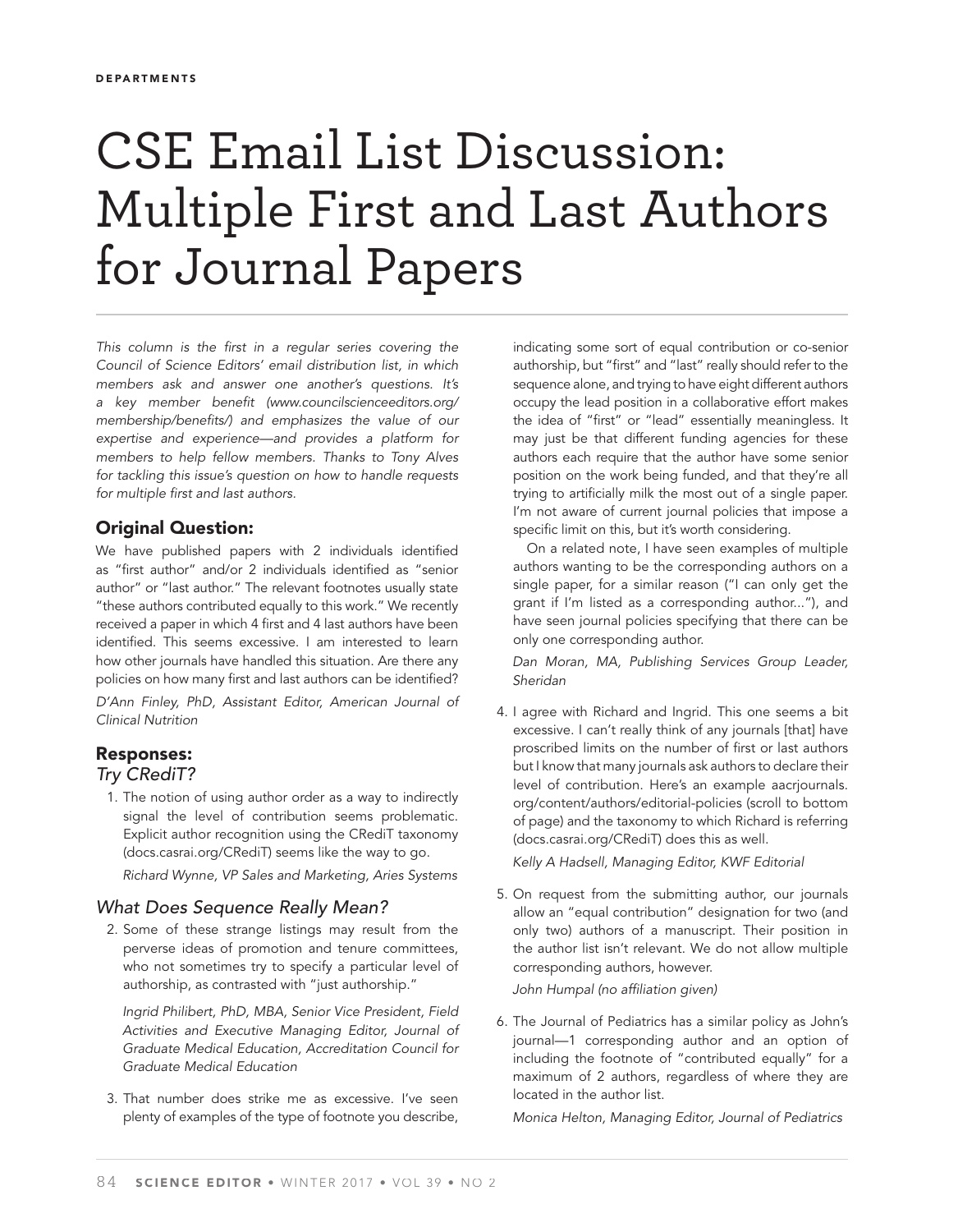## How about the ICMJE Guidelines?

7. Can we just ask authors to give authorship criteria using Uniform Requirements for Manuscripts Submitted to Biomedical Journals (www.icmje.org/icmjerecommendations.pdf) to gives uniformity to assigning authorship criteria?

Authorship credit should be based on:

- 1) substantial contributions to conception and design, acquisition of data, or analysis and interpretation of data
- 2) drafting the article or revising it critically for important intellectual content
- 3) final approval of the version to be published

Authors should meet at least one criterion from conditions 1, 2, and 3. We usually insist authors use the above model even if they have used their own terms to give authorship.

Dr. A Singh, Director (Scientific Affairs), Edorium Journals

- 8. The Uniform Requirements from ICMJE actually require that ALL of the conditions listed above are met, as well as a new one, added by ICMJE in 2013:
	- Agreement to be accountable for all aspects of the work in ensuring that questions related to the accuracy or integrity of any part of the work are appropriately investigated and resolved.

Beth Anderson, Managing Editor, Annals of Family Medicine, American Academy of Family Physicians

9. The Journal of Neuroimmune Pharmacology uses the following:

The International Committee of Medical Journal Editors has recommended the following criteria for authorship

- Authorship credit should be based on 1) substantial contributions to conception and design, or acquisition of data, or analysis and interpretation of data; 2) drafting the article or revising it critically for important intellectual content; and 3) final approval of the version to be published. Authors should meet conditions 1, 2, and 3.
- When a large, multi-center group has conducted the work, the group should identify the individuals who accept direct responsibility for the manuscript (Flanagin et al., 2002). These individuals should fully meet the criteria for authorship defined above and editors will ask these individuals to complete journal-specific author and conflict of interest disclosure forms. When submitting a group author

manuscript, the corresponding author should clearly indicate the preferred citation and should clearly identify all individual authors as well as the group name. Journals will generally list other members of the group in the acknowledgements. The National Library of Medicine indexes the group name and the names of individuals the group has identified as being directly responsible for the manuscript.

- Acquisition of funding, collection of data, or general supervision of the research group, alone, does not justify authorship.
- All persons designated as authors should qualify for authorship, and all those who qualify should be listed.
- Each author should have participated sufficiently in the work to take public responsibility for appropriate portions of the content.

The Journal of Neuroimmune Pharmacology requires one or more authors, referred to as "guarantors," be identified as the persons who take responsibility for the integrity of the work as a whole, from inception to published article, and publish that information.

Increasingly, authorship of multi-center trials is attributed to a group. All members of the group who are named as authors should fully meet the above criteria for authorship. The order of authorship on the byline should be a joint decision of the co-authors. Authors should be prepared to explain the order in which authors are listed.

Robin Taylor, Managing Editor, Journal of Neuroimmune Pharmacology

10. I just looked up the update of 2015 in ICMJE recommendations. As mentioned by Kelly, the aacrjournals.org is using the criteria given in 2007; same as we are. We now want to start using the 2013 ICMJE criteria. Is the interpretation given below correct to use in the journals and display on the journal website?

### ICMJE recommendations—2007

Authorship credit should be based on:

- 1) substantial contributions to conception and design, OR acquisition of data, OR analysis and interpretation of data;
- 2) drafting the article or revising it critically for important intellectual content
- 3) final approval of the version to be published.

Authors should meet conditions 1, 2, and 3.

As used in the Journals: Authors should meet at least one criterion from groups 1, 2, and 3.